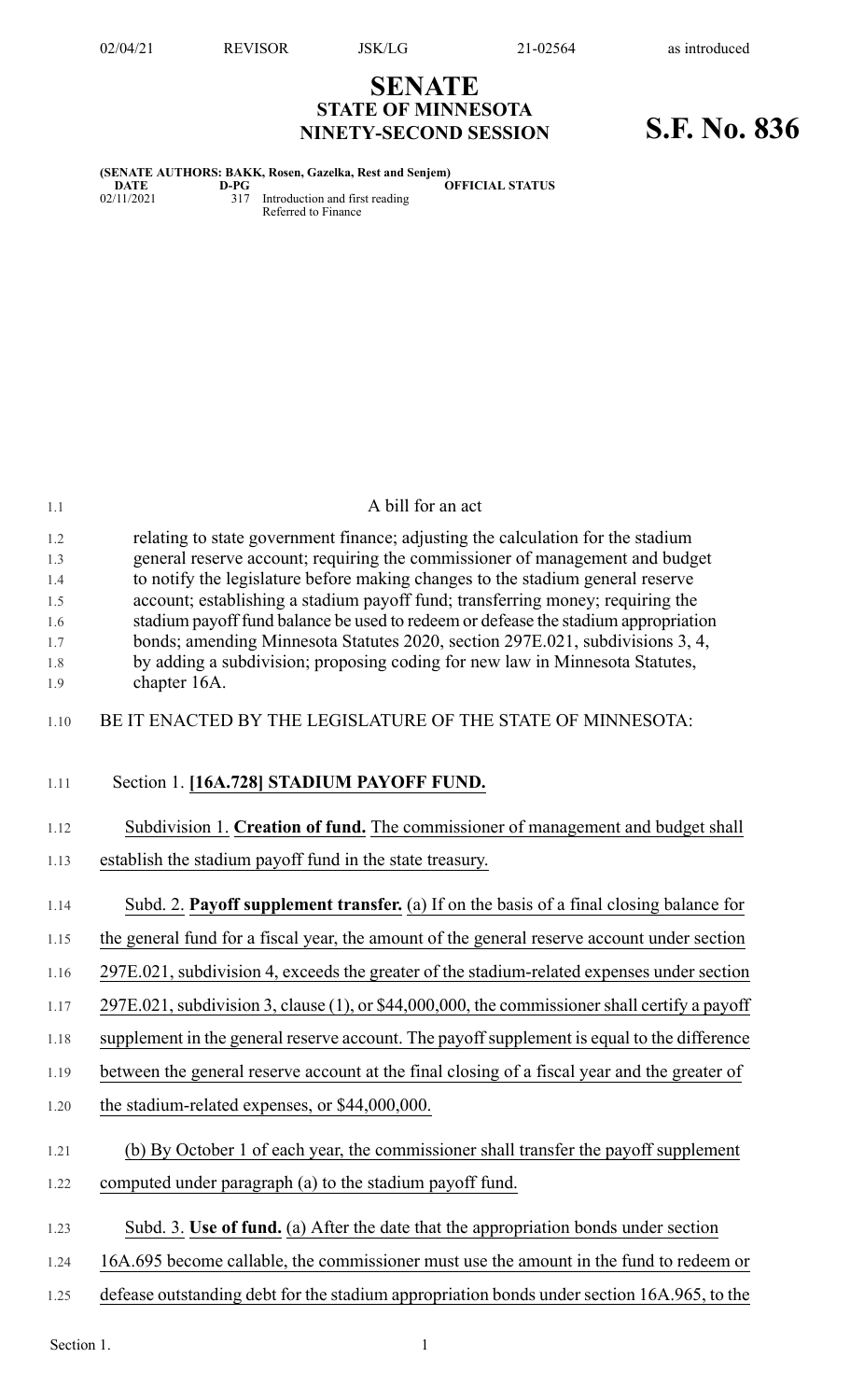| 2.1  | extent permitted by the bond contract. The money in the fund is appropriated only for this   |
|------|----------------------------------------------------------------------------------------------|
| 2.2  | purpose. Notwithstanding sections 16A.66 and 16A.965, refunding bonds issued after           |
| 2.3  | redeeming outstanding debt for the stadium authorized under section 473J.03, subdivision     |
| 2.4  | 8, using funds from the stadium payoff fund may be issued without regard to whether the      |
| 2.5  | interest to be paid on the bonds is includable in gross income for federal tax purposes.     |
| 2.6  | (b) After consulting with the Legislative Advisory Commission, the commissioner may          |
| 2.7  | transfer balances in the stadium payoff fund to the general fund to offset a shortfall in    |
| 2.8  | revenue collected under section 297A.994.                                                    |
| 2.9  | Subd. 4. Report. By October 15, 2021, and each year thereafter, the commissioner of          |
| 2.10 | management and budget must analyze and report to the legislature about the use of the        |
| 2.11 | money in the stadium payoff fund, and the amount of the actual and projected payoff balance  |
| 2.12 | transfers from the general reserve account. The report should also analyze when the money    |
| 2.13 | in the stadium payoff fund will be used to redeem or defease the outstanding debt on the     |
| 2.14 | stadium appropriation bonds under section 16A.965. The report must be provided to the        |
| 2.15 | chairs and ranking minority members of the house of representatives Committee on Ways        |
| 2.16 | and Means and Taxes Committee, and the chairs and ranking minority members of the            |
| 2.17 | senate Finance Committee and Taxes Committee.                                                |
| 2.18 | <b>EFFECTIVE DATE.</b> This section is effective the day following final enactment.          |
| 2.19 | Sec. 2. Minnesota Statutes 2020, section 297E.021, subdivision 3, is amended to read:        |
| 2.20 | Subd. 3. Available revenues. For purposes of this section, "available revenues" equals       |
| 2.21 | the amount determined under subdivision $2$ , plus up to \$20,000,000 each fiscal year from  |
| 2.22 | the taxes imposed under section 290.06, subdivision 1:                                       |
| 2.23 | (1) reduced by the following amounts paid for the fiscal year under:                         |
| 2.24 | (i) the appropriation to principal and interest on appropriation bonds under section         |
| 2.25 | 16A.965, subdivision 8;                                                                      |
| 2.26 | (ii) the appropriation from the general fund to make operating expense payments under        |
| 2.27 | section 473J.13, subdivision 2, paragraph (b);                                               |
| 2.28 | (iii) the appropriation for contributions to the capital reserve fund under section 473J.13, |
| 2.29 |                                                                                              |
|      | subdivision 4, paragraph (c);                                                                |
| 2.30 | (iv) the appropriations under Laws 2012, chapter 299, article 4, for administration and      |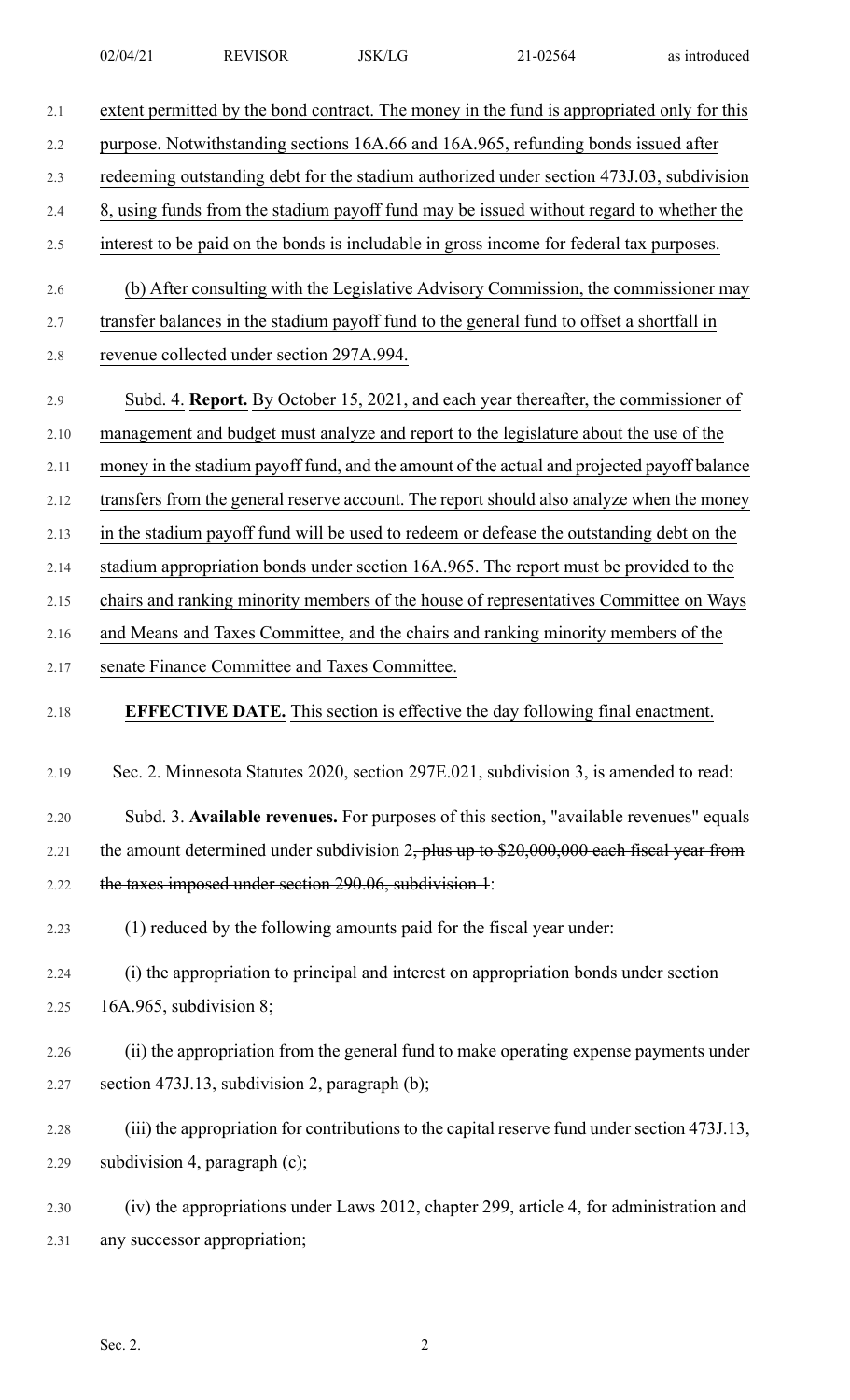| 3.1  | (v) the reduction in revenues resulting from the sales tax exemptions under section             |
|------|-------------------------------------------------------------------------------------------------|
| 3.2  | 297A.71, subdivision 43;                                                                        |
| 3.3  | (vi) reimbursements authorized by section 473J.15, subdivision 2, paragraph (d);                |
| 3.4  | (vii) the compulsive gambling appropriations under section 297E.02, subdivision 3,              |
| 3.5  | paragraph (c), and any successor appropriation; and                                             |
| 3.6  | (viii) the appropriation for the city of St. Paul under section 16A.726, paragraph (c); and     |
| 3.7  | (2) increased by the revenue deposited in the general fund under section 297A.994,              |
| 3.8  | subdivision 4, clauses $(1)$ to $(3)$ , for the fiscal year.                                    |
| 3.9  | Sec. 3. Minnesota Statutes 2020, section 297E.021, is amended by adding a subdivision           |
| 3.10 | to read:                                                                                        |
| 3.11 | Subd. 3a. Revenue dedication. If the commissioner of management and budget                      |
| 3.12 | determines that the available revenues determined under subdivision 2 are insufficient, the     |
| 3.13 | commissioner may add up to \$20,000,000 each fiscal year from the taxes imposed under           |
| 3.14 | section 290.06, subdivision 1, to the available revenues under subdivision 3. The               |
| 3.15 | commissioner must notify the chairs and ranking minority members of the house of                |
| 3.16 | representatives Ways and Means Committee and the senate Finance Committee at least 15           |
| 3.17 | days prior to increasing the available revenue under subdivision 3. Any increase made under     |
| 3.18 | this subdivision must continue in subsequent fiscal years.                                      |
| 3.19 | Sec. 4. Minnesota Statutes 2020, section 297E.021, subdivision 4, is amended to read:           |
| 3.20 | Subd. 4. Appropriation; general reserve account. To the extent the commissioner                 |
| 3.21 | determines that revenues are available under subdivisions subdivisions 3 and 3 a for the fiscal |
| 3.22 | year, those amounts are appropriated from the general fund for deposit in a general reserve     |
| 3.23 | account established by order of the commissioner of management and budget. Amounts in           |
| 3.24 | this reserve are appropriated as necessary for application against any shortfall in the amounts |
| 3.25 | deposited to the general fund under section 297A.994 or, after consultation with the            |
| 3.26 | Legislative Commission on Planning and Fiscal Policy, amounts in this reserve are               |
| 3.27 | appropriated to the commissioner of management and budget for other uses related to the         |
| 3.28 | stadium authorized under section 473J.03, subdivision 8, that the commissioner deems            |
| 3.29 | financially prudent including but not limited to reimbursements for capital and operating       |
| 3.30 | costs relating to the stadium, refundings, and prepayment of debt. In no event, shall available |
| 3.31 | revenues be pledged, nor shall the appropriations of available revenues made by this section    |